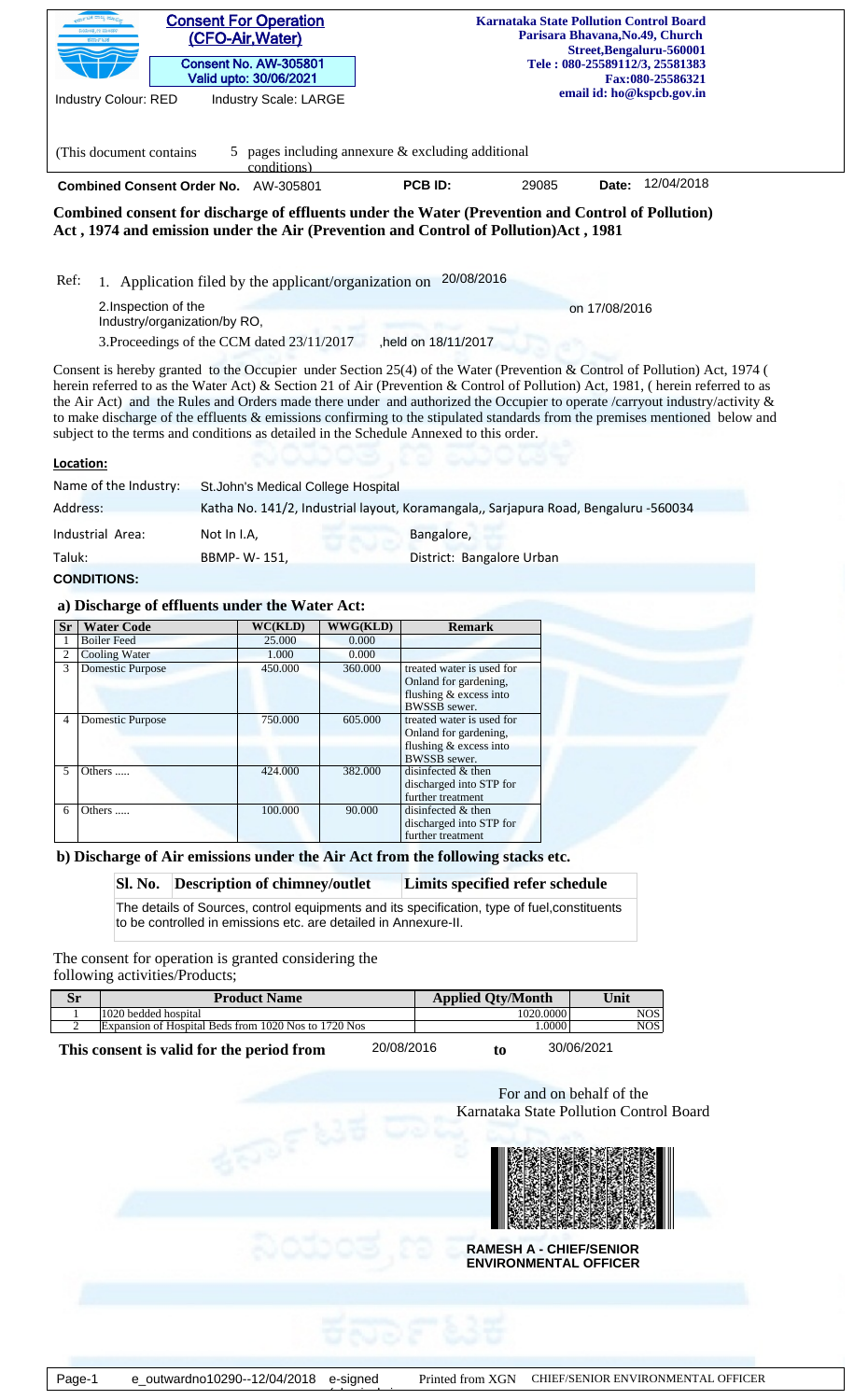| <b>Consent For Operation</b><br>-ಟಕ ರಾಜ್ಯ ಮಾ <sub>ಲ್</sub><br>ನಿಯಂತೃಣ ಮಂಡಳಿ<br>(CFO-Air, Water)<br>ಕರ್ನಾಟಕ<br>Consent No. AW-305801<br>Valid upto: 30/06/2021<br><b>Industry Scale: LARGE</b><br><b>Industry Colour: RED</b> | <b>Karnataka State Pollution Control Board</b><br>Parisara Bhavana, No. 49, Church<br>Street, Bengaluru - 560001<br>Tele: 080-25589112/3, 25581383<br>Fax:080-25586321<br>email id: ho@kspcb.gov.in |
|------------------------------------------------------------------------------------------------------------------------------------------------------------------------------------------------------------------------------|-----------------------------------------------------------------------------------------------------------------------------------------------------------------------------------------------------|
|                                                                                                                                                                                                                              |                                                                                                                                                                                                     |
| (This document contains)<br>conditions)                                                                                                                                                                                      | 5 pages including annexure $&$ excluding additional                                                                                                                                                 |
| To,                                                                                                                                                                                                                          |                                                                                                                                                                                                     |
| St. John's Medical College Hospital                                                                                                                                                                                          |                                                                                                                                                                                                     |

#### **COPY TO:**

The Environmental Officer, KSPCB, Regional Office Bangalore City South for information and necessary action.

- 2. Master Register.
- 3. Case file.

| <b>Consent Fee paid</b> | $:$ Rs. 750000 |
|-------------------------|----------------|
| <b>SCHEDULE</b>         |                |

## **TERMS AND CONDITIONS**

## **A. TREATMENT AND DISPOSAL OF EFFLUENTS UNDER THE WATER ACT.**

1. The discharge from the premises of the occupier shall pass through the terminal manhole/manholes where from the Board shall be free to collect samples in accordance with the provisions of the Act/Rules made there under.

2(a). The sewage/domestic effluent shall be treated in septic tank and with soak pit. No overflow from the soak pit is allowed. The septic tank and soak pit shall be as per IS 2470 Part-I & Part-II.

2(b). The treated sewage effluent discharged shall conform to the standards specified in Annexure-I.

3(a). The trade effluent generated in the industry shall be treated in the ETP and treated effluent shall confirm to the standards stipulated by the Board in Annexure-I

3(b). The trade effluent shall be handed over to CETP and maintain logbook of effluent generated & sent every day.

4. The applicant shall install flow measuring/recording devices to record the discharge quantity and maintain the record.

5. The applicant shall not change or alter either the quality or the quantity or the place of discharge or temperature or the point of discharge without the previous consent/ permission of the Board.

6. The applicant shall not allow the discharge from the other premises to mix with the discharge from his premises. Storm water shall not be allowed to mix with the effluents on the upstream of the terminal manhole where the flow measuring devices are installed.

7. The daily quantity of domestic effluent and trade effluent from the industry shall not exceed the limits as indicated in this consent order:

8. The applicant shall discharge the effluents only to the place mentioned in the Consent order and discharge of treated/untreated outside the premises is not permitted.

#### **B. EMISSIONS:**

1. The discharge of emissions from the premises of the applicant shall pass through the air pollution control equipment and discharged through stacks/chimneys mentioned in **Annexure-II** where from the Board shall be free to collect the samples at any time in accordance with the provisions of the Act and Rules made there under.The tolerance limits of the constituents forming the emissions in each of the stacks shall not exceed the limits laid down in Annexure-II.

2. The applicant shall provide port holes for sampling of emission, access platforms for carrying out stack sampling, electrical points and all other necessary arrangements including ladder as indicated in Annexure-II.

3. The applicant shall upgrade/modify/replace the control equipment with prior permission of the Board.

 $\overbrace{\phantom{a}}$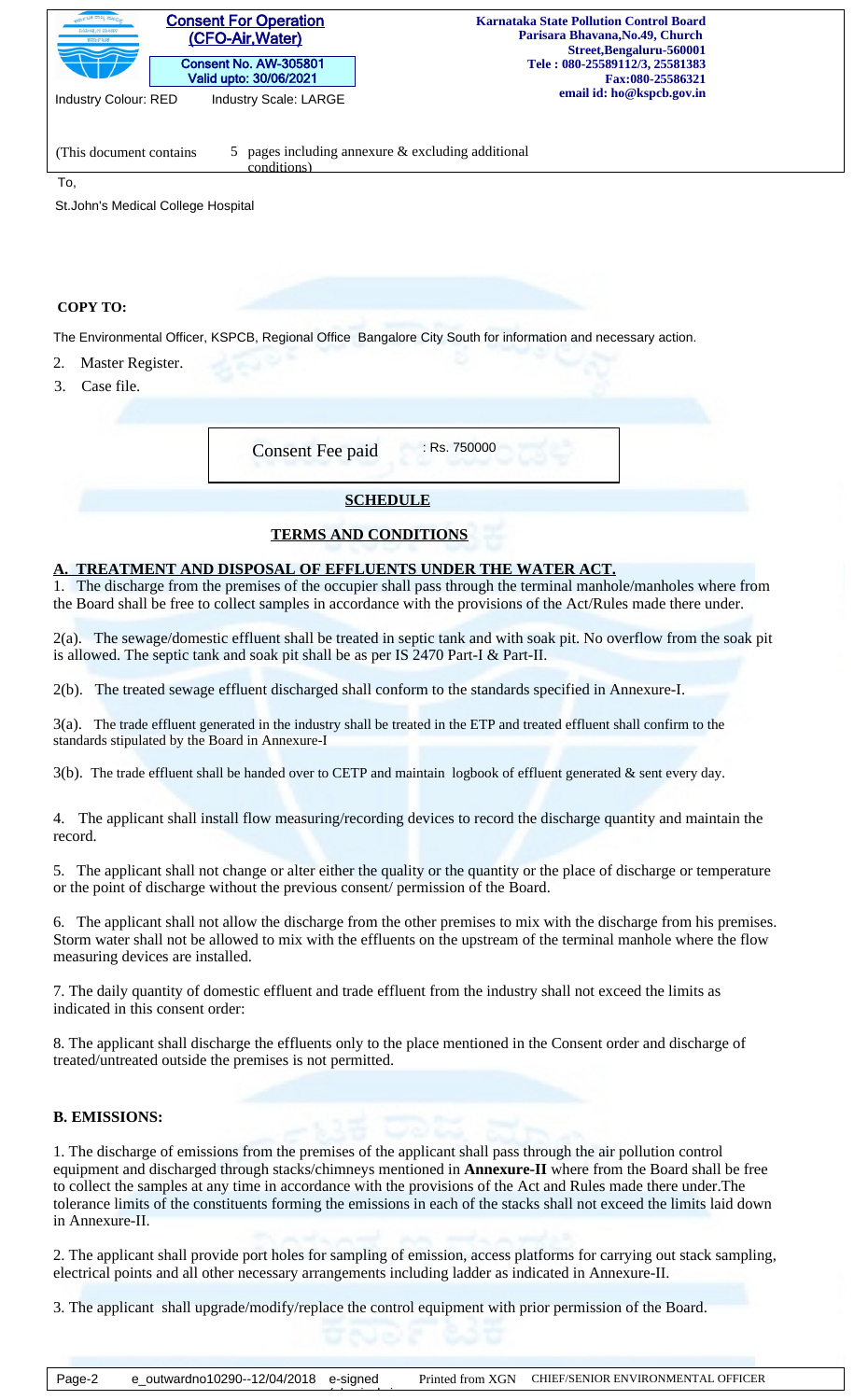

conditions)

(This document contains  $\frac{5}{5}$  pages including annexure & excluding additional

# **C. WATER CESS:**

1. The applicant shall provide water meter at all the intake points as specified under Section (5) of the Water Cess Act, 1977 and shall file the Water Cess returns regularly before fifth of every month and also pay the Cess assessed with the time stipulated.

# **D.MONITORING & REPORTING:**

1. The applicant shall get the samples of effluents & emissions collected and get them analyzed once a month/either by in house monitoring laboratory or through EP approved laboratories for the parameters as Indicated in Annexure I & II.

2. The applicant shall maintain log books to reflect the working condition of pollution control systems and also self monitoring results and keep it open for inspection.

# **E. SOLID WASTE (OTHER THAN HAZARDOUS WASTE) DISPOSAL:**

1.The applicant shall segregate solid waste from Hazardous Waste, Municipal Solid Waste and store it properly till treatment/disposal without causing pollution to the surrounding Environment.

2.The solid waste generated shall be handled & disposed by scientific method without causing eye sore to the general public and to the surrounding environment.

## **F. NOISE POLLUTION CONTROL:**

1. The applicant shall ensure that the ambient noise levels within its premises shall not exceed the limits i.e 75 dB(A) Leq during day time and 70 dB(A) Leq during night time as specified in under the Air (Prevention and Control of Pollution) Act, 1981.

## **G. HAZARDOUS AND OTHER WASTES (MANAGEMENT & TRANSBOUDARY MOVEMENT)Rules 2016:**

The applicant shall comply with the provisions of the Hazardous and other Wastes (Management & Transboundry Movement) Rules 2016.

# **H. GENERAL CONDITIONS:**

1*.* The applicant shall not allow the discharge from the other premises to mix with the discharge from his premises.

- 2. The applicant shall promptly comply with all orders and instructions issued by the Board from time to time or any other officers of the Board duly authorized in this behalf.
- 3. The applicant shall set-up Environmental Cell comprising of qualified and competent personnel for complying with the conditions specified.

4. The Board reserves the right to review, impose additional conditions, revoke, change or alter terms and conditions of this consent.

5. The applicant shall forthwith keep the Board informed of any accidental discharge of emissions/effluents into the atmosphere in excess of the standards laid down by the Board. The applicant shall also take corrective steps to mitigate the impact.

6. The applicant shall provide alternate power supply sufficient to operate all Pollution control equipments.

7. The entire premises shall always be kept clean. The effluent holding area, inspection chambers, outlets, flow measuring points should made easily approachable.

8. The applicant shall display the consent granted in a prominent place for perusal of the inspecting officers of the Board.

9. The applicant his heirs, legal representatives or assignee shall have no claims what so ever to the continuation or renewal of this consent after expiry of the validity of consent.

 $\overbrace{\phantom{a}}$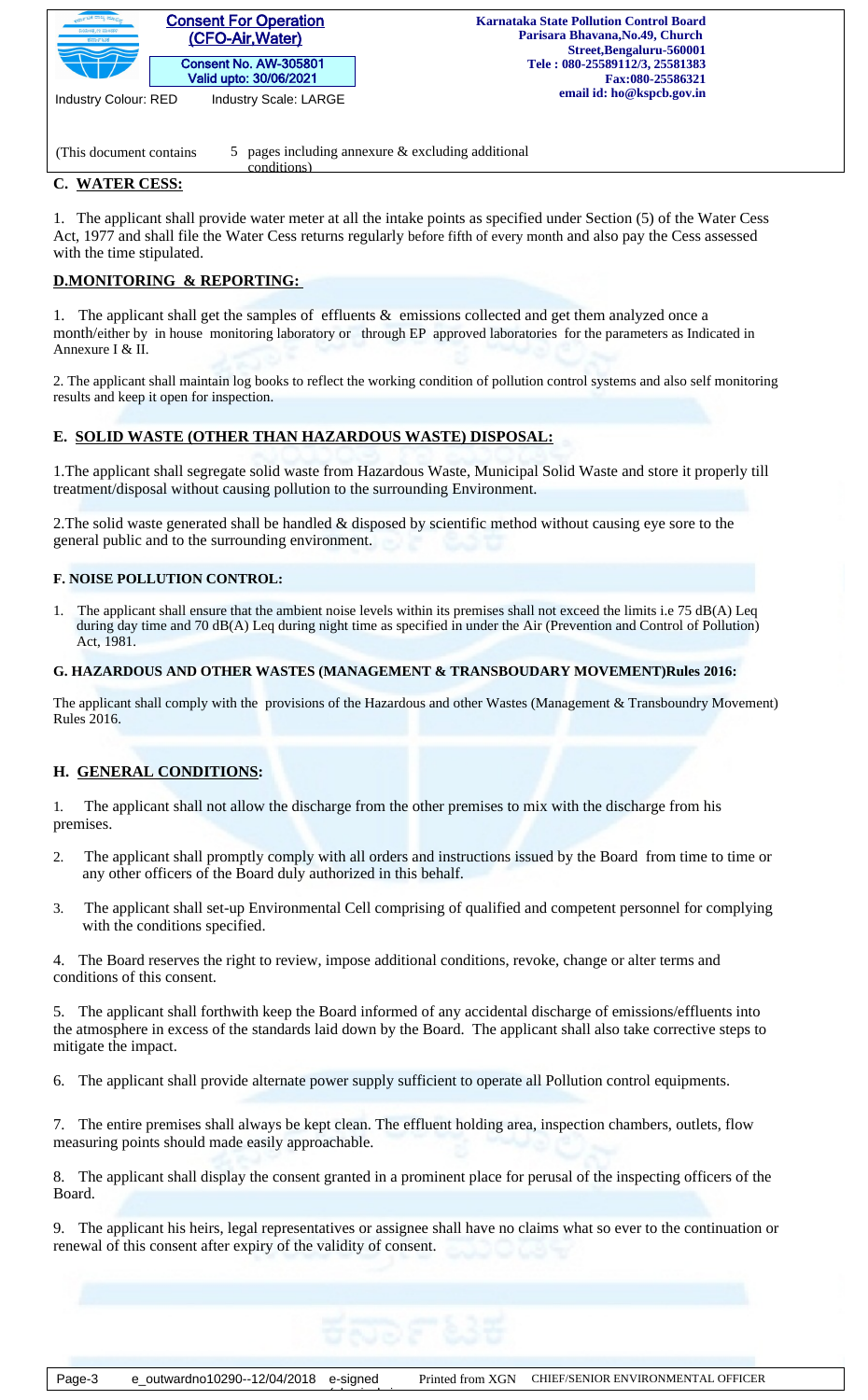

(This document contains  $\qquad 5 \quad$  pages including annexure & excluding additional

10. The applicant shall make an applic**a**tion f**o**r consent for subsequent period at least 45 days before expiry of this consent.

11.The applicant shall develop and maintain adequate green belt all around the periphery.

conditions)

- 12.The applicant shall provide rain water harvesting system and shall provide proper storm water management system.
- 13.This consent is issued without prejudice to any Court Cases pending in any Hon'ble Court
- 14.The applicant shall furnish the Environmental statement for every financial year ending with 31st March in Form-V as per Environment (Protection) Rules, 1986. The statement shall be furnished before the end of September.
- 15.The applicant shall display flow diagram of the pollution control system near the pollution contol system/s.

## **NOTE:**

The Conditions A[2(a) & 3(b)] mentioned in the schedule are not applicable.

## **Additional Conditions:**

(1) STP shall be constructed and commissioned on or before Aug, 2018.

(2) ETP for laundry use shall be constructed & commissioned on or before 31st May, 2018.

 For and on behalf of the Karnataka State Pollution Control Board



**RAMESH A - CHIEF/SENIOR ENVIRONMENTAL OFFICER**